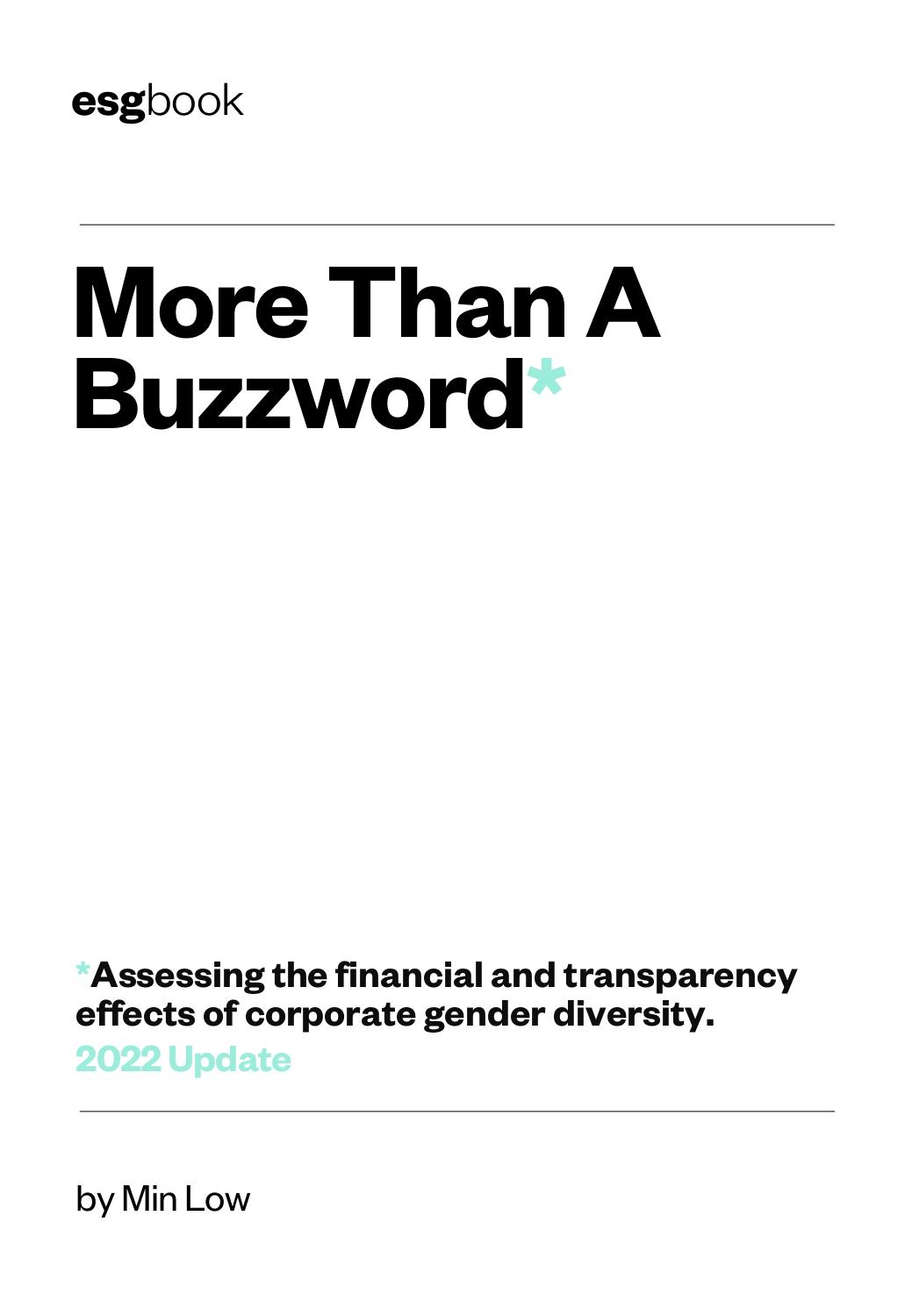## **More Than A Buzzword.**

## Assessing the financial and transparency effects of corporate gender diversity.

## 2022 Update

By Min Low

#### **Introduction**

In 2021, we published the first report of its kind assessing not only the financial effects of corporate gender diversity but also its impact on transparency. Using ESG Book data, supported by academic and industry research, the 'More Than A Buzzword' report assessed the effects of gender diversity on global public corporations. In particular, it examined whether more diverse companies demonstrate greater non-financial transparency<sup>1</sup>. .

With gender diversity continuing to grow in importance and prominence as a key issue in the workplace, this follow-up report assesses the progress that has recently been made on the topic, and expands on several trends highlighted in last year's study. In this update, we look beyond gender diversity to also include in our analysis minority representation, the employment and representation of persons with disabilities and supplier diversity.

#### **Diversity Policies vs Targets Gap**

Our ESG Diversity Feature is one of 22 sustainability topics that assesses a company's sustainability. The Diversity feature assesses a company's performance on various diversity metrics, including the representation of and equal opportunity for women and minorities in the workforce and on the board. Inputs to the feature also include the number of discrimination lawsuits as well as corporate commitment to supplier diversity2.

Looking at the ESG Book Diversity feature at a granular level, we find that there is a significant gap between companies committing to a diversity policy and those setting concrete diversity targets. While policy commitment is an important first step, having a policy on paper ultimately means little if concrete actions are not taken to improve diversity. Having diversity targets thus represents a key goal for companies to work towards in order to improve actual corporate diversity.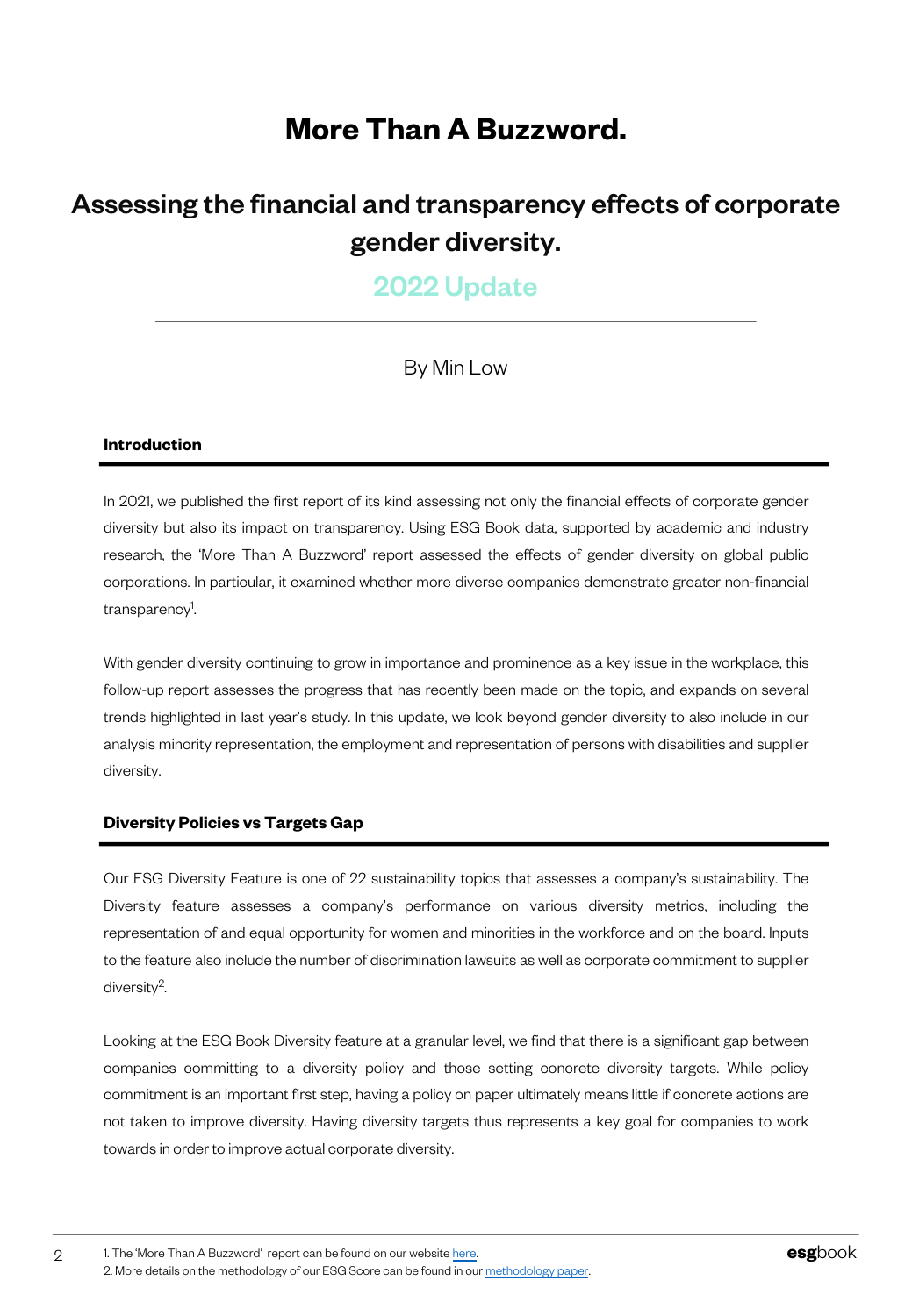An analysis of the top indices worldwide shows that almost all companies considered have committed to a diversity policy, with an average of 94.3% of companies in 2017 and 98.9% in 2021. However, in 2017, less than half of companies (42.3%) with a diversity policy had set a diversity target. While this has increased to an average of 59.7% in 2021, the number of companies having a diversity target is still significantly less than those with a diversity policy.

Companies in the United Kingdom and the United States have made the greatest improvement, reducing the policy-targets gap by more than 20% during this time period. In contrast, Germany's top companies (representing 36% of Germany's market captialisation) regressed, reducing from 83% of companies having a target in 2017 to 80% in 2021.

Diving deeper into the datapoint level, our analysis highlights that having a diversity policy is merely a first step towards achieving genuine corporate diversity representation. Defining 'diverse' as having more than 20% female and/or ethnic minority representation at the respective board or employee level, we find that only 32% of companies without a diversity policy in place have a diverse board. This figure is lower at the employee level, where only 17% of companies without a diversity policy have a diverse employee base. In contrast, companies committed to a diversity policy, but which has yet to set a diversity target perform slightly better in terms of actual corporate diversity representation. 49% of companies in this group have a diverse board, while 40% have employee diversity.



Diversity Commitments and Actual Corporate Diversity Outcomes

Nonetheless, commitment to a diversity target has a significant impact on actual corporate diversity. Of over 4,000 companies in the ESG Book universe committed to a diversity policy, 52% have diverse boards and 45% have employee diversity. Comparatively, companies that have set a diversity target are 6% more likely to have diverse boards, and 11% more likely to have employee diversity.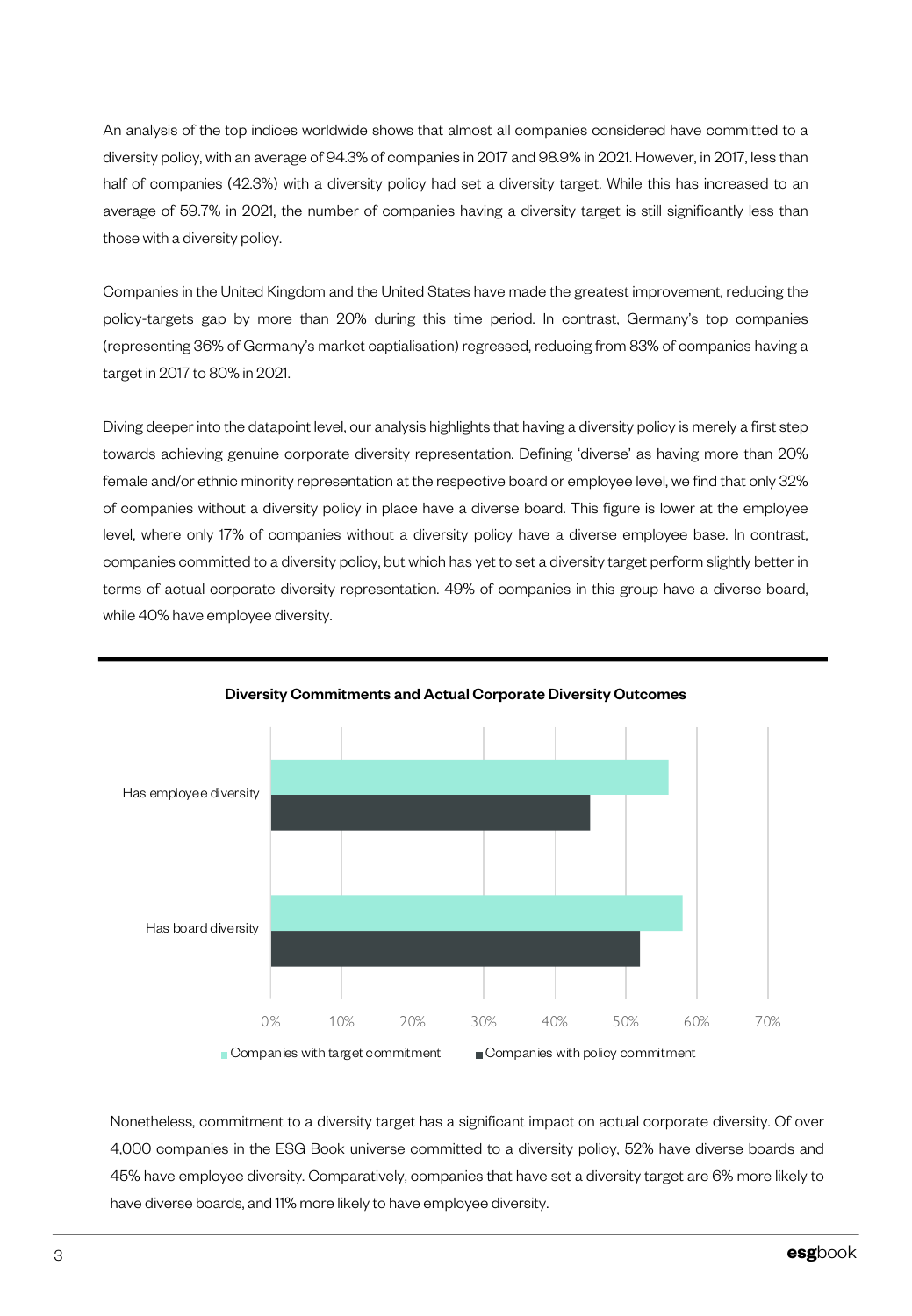#### **Diversity and Climate**

In 2021, our original analysis for the 'More Than A Buzzword' report found clear and striking evidence that gender-diverse companies are substantially more likely to disclose their greenhouse gas emissions data. Expanding upon this correlation, we look at whether more diverse companies are more likely to be on track to actually meet global climate goals. This is measured by the ESG Book Temperature Score, which measures the extent to which corporations across the world are contributing to the rise in global temperature. Companies' publicly disclosed Scope 1 and Scope 2 emissions are translated to a score based on sector-specific emissions pathways, ranging from 1.5°C to >2.7°C3. A score of 3°C, however, indicates that the company does not disclose emissions in line with the Greenhouse Gas (GHG) Protocol<sup>4</sup>.

An analysis of all companies in the top global indices showed that 75% of the most diverse (top 20%) firms are on track to limit global warming to 1.5C above the pre-industrial average. Conversely, only 54% of the least diverse (bottom 20%) firms are aligned with a 1.5C climate pathway.



Broadening our analysis, we also found that of the most diverse 20% (Quintile 1) of the 1,000 largest companies worldwide, 63% are on a 1.5C climate pathway, while only 42% of the least diverse companies are. Notably, 31% of the top 1,000 companies do not disclose their emissions. Non-disclosing companies make up 42% of the least diverse quintile, compared to only 19% of most diverse quintile. Non-disclosure not only highlights a lack of transparency, but also impedes companies from making informed efforts towards improving their sustainability.